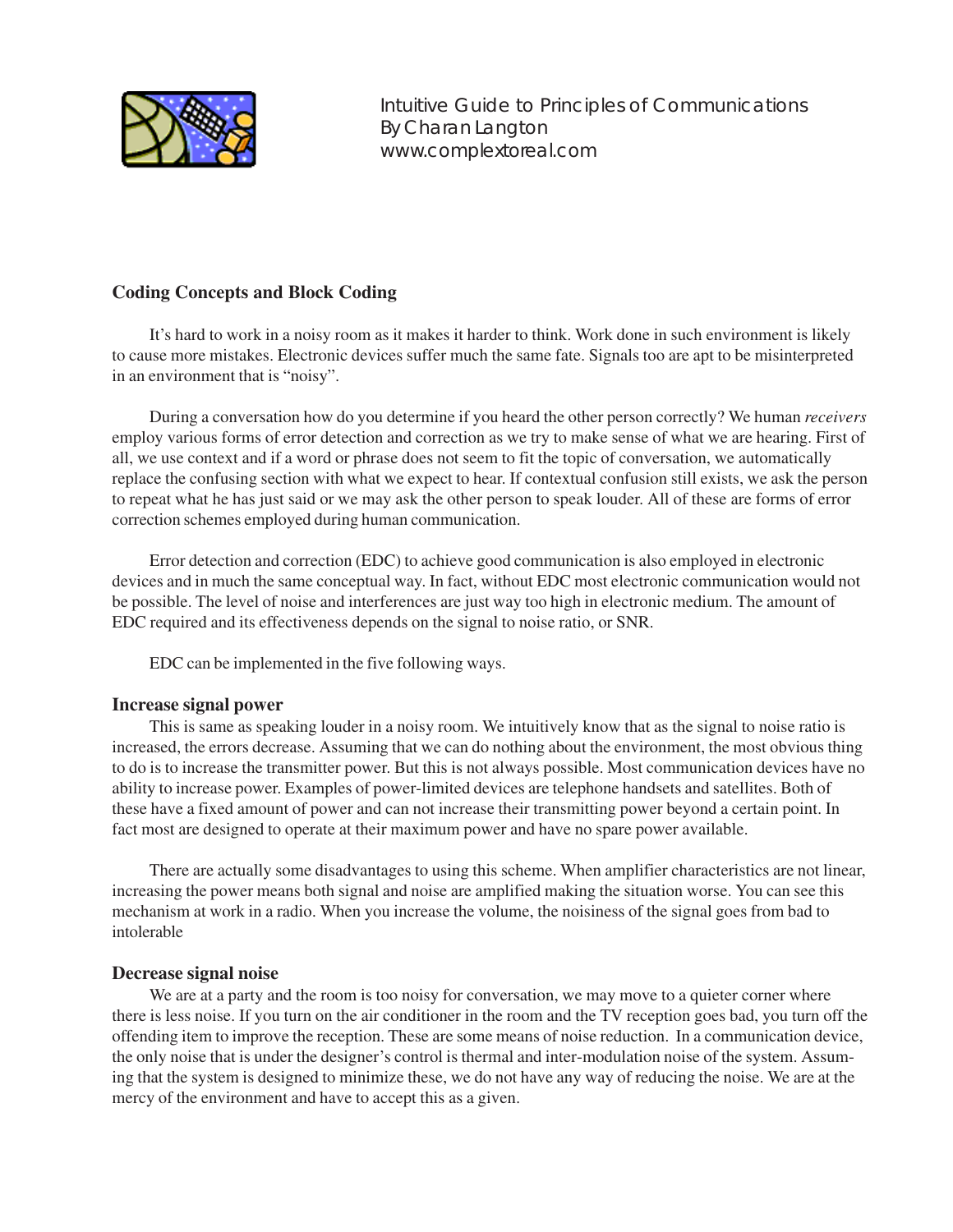## **Introduce diversity**

When listening to a radio, you find that the signal is waxing and waning. Your instinctive response is to move the radio to a different location. With a cordless phone, we may switch channels, or ask the caller to call us on a different line. In satellite communications, in wet and rainy areas, we often have two ground stations separated by some distance, both receiving the same signal so as to increase the SNR. Different polarizations which are used to expand the useable spectrum in satellite communications can also be used to send the same information as a means of error correction. All of these techniques fall under the category of diversity, the main purpose of these is to improve signal quality by taking advantage of redundancy. Another from of diversity comes to use from an unexpected source in the case of cell phones. The bouncing around of the signals causes amplitude reduction but with sophisticated signal processing we can actually use these low-power interfering signals to combine and improve the SNR.

## **Retransmission**

Repeat retransmission is a special form of diversity. With the addition of a return acknowledgement that the signal was received correctly makes it a scheme called Acknowledgement Retransmit or ARQ. ARQ techniques require a duplex transmission. Each block is checked by the receiver, and in case of errors, retransmission is requested. If the SNR is high, there is very little retransmission and the throughput is high. If SNR dips, then overhead increases greatly. Here the tradeoff is between the overall bandwidth, and delay on one side and the receiver complexity (which is reduced greatly) on the other side. ARQ is used most commonly in wired and local area networks. Downloading files over the internet is one place where these techniques are used. You can monitor this occurring when waiting for a page to download on the web. The out-going blocks are the ARQ blocks. In most cases, we can see that the overhead is quite high (usually about 15%).

## **Forward Error Correction**

When a duplex line is not available or is not practical, a form of error correction called Forward Error Coding (FEC) is used. The receiver has no real-time contact with the transmitter and can not verify if a block was received correctly. It must make a decision about the received data and do whatever it can to either fix it or declare an *alarm*.

FEC techniques add a heavy burden on the link either in adding redundant data and adding delay. Also most FEC techniques are not very responsive to the actual environment and the overhead is there whether needed or not. Another big disadvantage is the lower information rate. However at the same time, these techniques reduce the need to vary power. For the same power, we can now achieve a lower error rate. The communication in this case remains simplex and all the burden of detecting and correcting errors falls on the receiver. The transmitter complexity is avoided but is now placed on the receiver instead.

Digital signals use FEC in these three well known methods:

- 1. Block Codes
- 2. Convolutional Codes
- 3. Interleaving

Block codes operate on a block of bits. Using a preset algorithm, we take a group of bits and add a coded part to make a larger block. This block is checked at the receiver. The receiver then makes a decision about the validity of the received sequence.

Convolutional codes are referred to as continuous codes as they operate on a certain number of bits continuously.

Interleaving has mitigating properties for fading channels and works well in conjunction with these two types of coding. In fact all three techniques are used together in many EDC suites such as Digital Video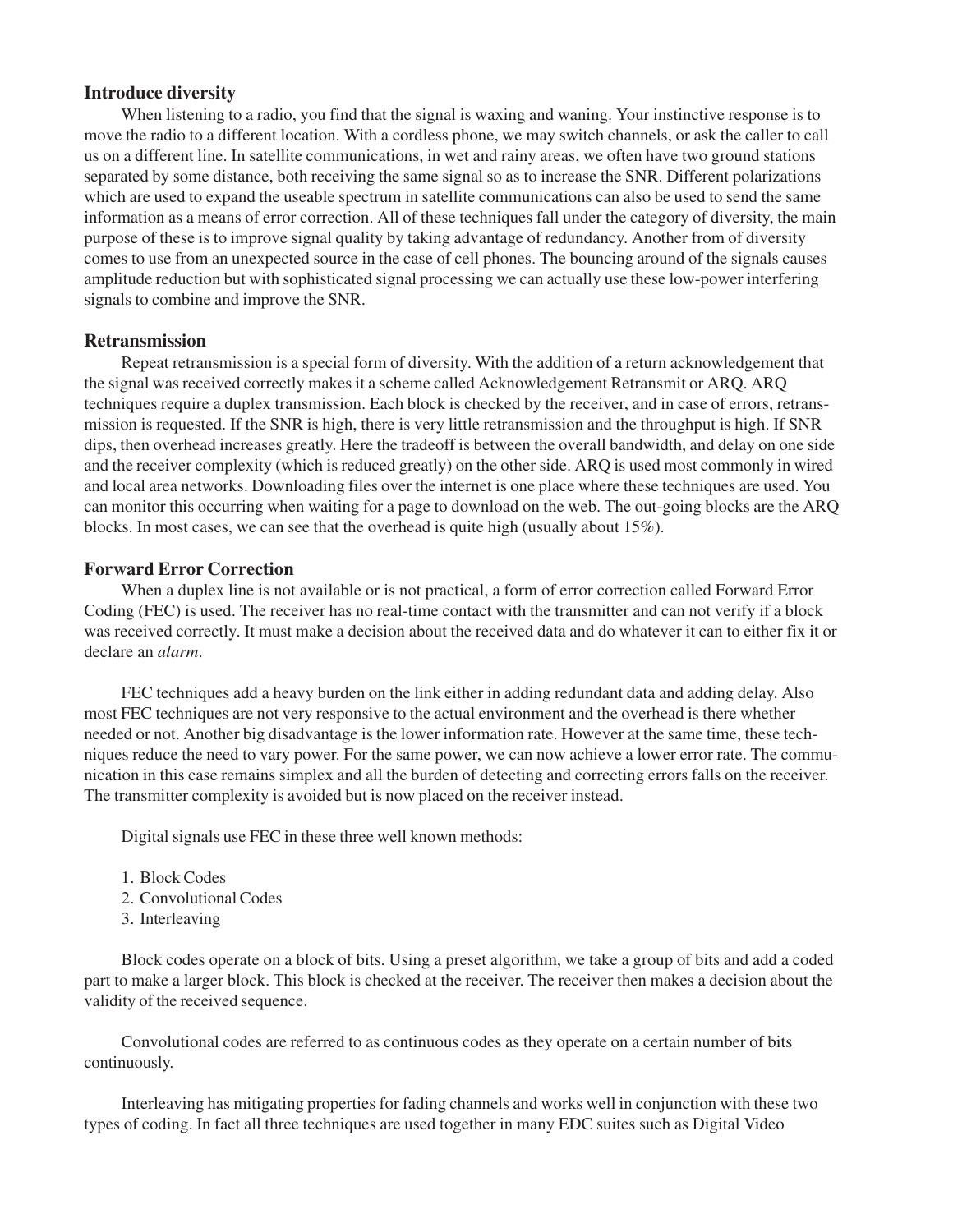Broadcast, satellite communications, radio and cell phones and baseband systems such as PCs and CD players.

In this Tutorial we will cover the workings of block codes in detail.

# **Block Codes** .

Block codes are referred to as (n, k) codes. A block of k information bits are coded to become a block of n bits.

But before we go any further with the details, let's look at an important concept in coding called Hamming distance.

Let's say that we want to code the 10 integers, 0 to 9 by a digital sequence. Sixteen unique sequences can be obtained from four bit words. We assign the first ten of these, one to each integer. Each integer is now identified by its own unique sequence of bits as in Table below. The remaining six possible sequences are unassigned.

Table I – Assigning 4-bit sequences to the 10 integers

| Sequence Integer Sequence |            |      |      | Integer    |
|---------------------------|------------|------|------|------------|
| 0000                      | 0          | 0001 | 1    |            |
| 0010                      | 2          | 0011 | 3    |            |
| 0100                      | 4          | 0101 | 5    |            |
| 0110                      | 6          | 0111 | 7    |            |
| 1000                      | 8          | 1001 | 9    |            |
| 1010                      | Unassigned |      | 1011 | Unassigned |
| 1100                      | Unassigned |      | 1101 | Unassigned |
| 1110                      | Unassigned |      | 1111 | Unassigned |

The universe of all possible sequences is called the code space. For 4-bit sequences, the code space consists of 16 sequences. Of these we have used only ten. These are the valid words. The ones not used or unassigned are invalid code words. They would never be sent, so if one of these is received then the receiver assumes that an error has occurred.



Figure 1 – Codeword space is a list of all words possible form a particular alphabet size such as 4-bit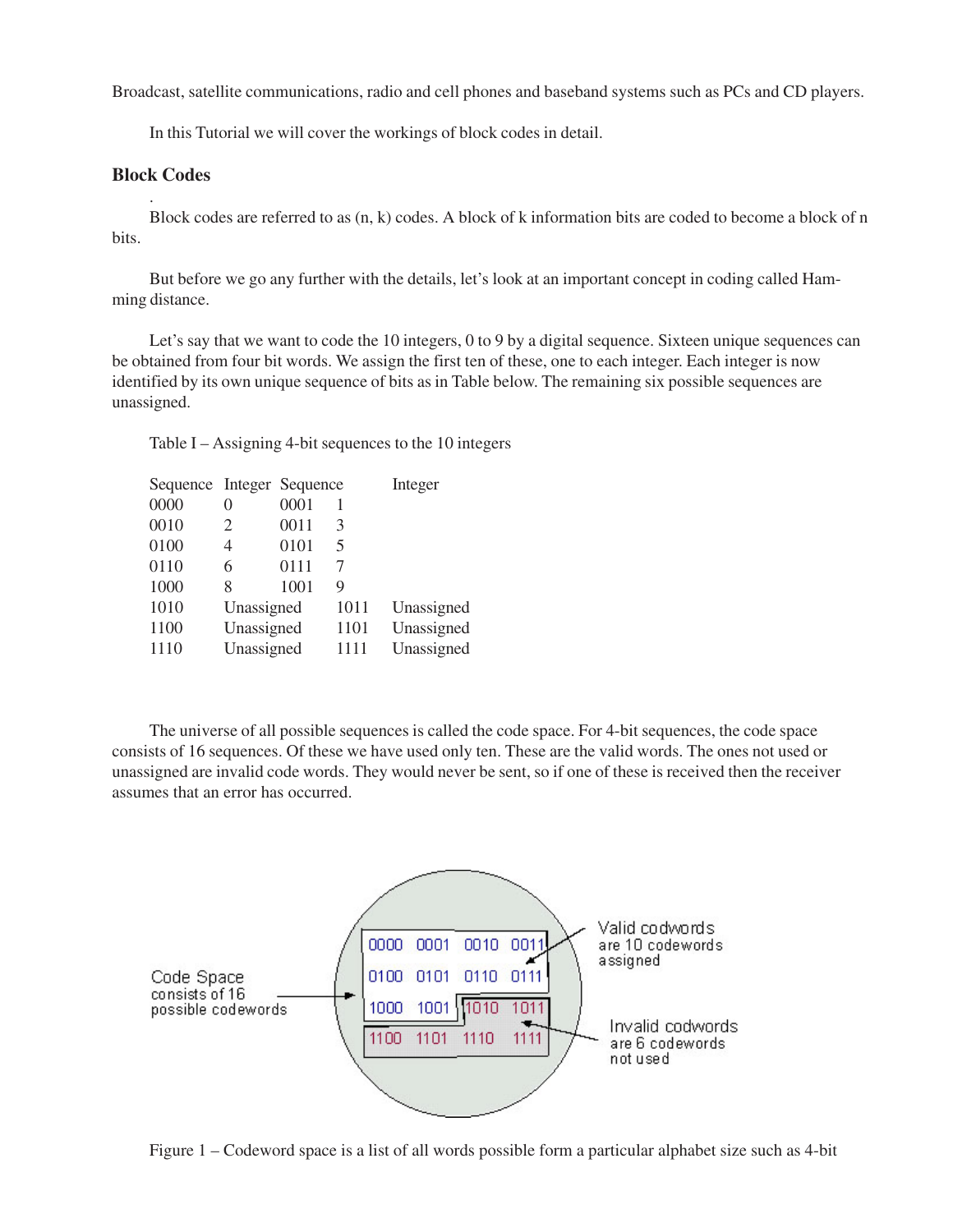words shown. The valid codewords are a subset of these codewords that are mapped with actual data such as the 10 codewords that are each assigned to one of the 10 digits.

**Hamming Weight**: The Hamming weight of this code scheme is the largest number of 1's in a valid codeword. This number is 3 among the 10 codewords we have chosen. (the ones in the while space)

#### **Concept of Hamming Distance**

In continuous variables, we measure distance by Euclidean concepts such as lengths, angles and vectors. In the binary world, distances are measured between two binary words by something called the Hamming distance. The Hamming distance is the number of disagreements between two binary sequences of the same size. It is a measure of how apart binary objects are.

The Hamming distance between sequences 001 and 101 is  $= 1$ The Hamming distance between sequences  $0011001$  and  $1010100$  is  $=$  4

Hamming *distance* and *weight* are very important and useful concepts in coding. The knowledge of Hamming distance is used to determine the capability of a code to detect and correct errors.

Although the Hamming *weight* of our chosen code set is 3, the minimum Hamming *distance* is 1. The codeword 1011 and codeword 1010 differ by only one bit. A single bit error can turn 1011 into 1010. The receiver interpreting the received sequence of 1010 will see it as a valid codeword will never know that actually the sent sequence was 1011. So it only takes one bit error to turn one valid codeword into another valid codeword such that no error is apparent. Number 2 can then turn into Number 8 with one bit error in the first bit.

Now extend the chosen code set by one parity bit. Here is what we do, if the number of 1's is even then we extend the sequence by appending a 1, and if the number of 1's is odd, then we add a zero at the end of the sequence.. The codespace now doubles. It goes from 16 possible codewords to 32 codewords since codespace is equal to  $2<sup>N</sup>$ , where N is the length of the sequence. We can extend the sequence yet again using the same process and now the code space increases to 64. In the first case the number of valid codewords is 10 out of 32 and in the second case it is still 10 but out of 64, as shown in Column 4.

Table II – Codespace vs. valid codewords, extending the sequence by adding a parity bit

|      |                                                                                                                   |        |            |                                            | Extended again by 1 bit |
|------|-------------------------------------------------------------------------------------------------------------------|--------|------------|--------------------------------------------|-------------------------|
|      | 00000                                                                                                             | 000000 |            |                                            |                         |
| 0001 | 00011                                                                                                             | 000110 |            |                                            |                         |
|      | 00101                                                                                                             | 001010 |            |                                            |                         |
|      | 00110                                                                                                             | 001100 |            |                                            |                         |
|      | 01001                                                                                                             | 010010 |            |                                            |                         |
|      | 01010                                                                                                             | 010100 |            |                                            |                         |
|      | 01100                                                                                                             | 011000 |            |                                            |                         |
|      | 01111                                                                                                             | 011110 |            |                                            |                         |
|      | 10010                                                                                                             |        |            |                                            |                         |
| 1010 | 10100                                                                                                             | 101000 |            |                                            |                         |
|      |                                                                                                                   |        |            |                                            | 52 more not used        |
| 9    | Integer<br>0000<br>$\Omega$<br>$\mathbf{1}$<br>2 0010<br>3 0011<br>4 0100<br>5 0101<br>6 0110<br>7 0111<br>8 1001 |        | 4 bit Seq. | 100100<br>6 more not used 22 more not used | Extended by 1 bit       |

We now have three code choices, with 4, 5 or 6-bit words. The Hamming weight of the first set is 3, 4 for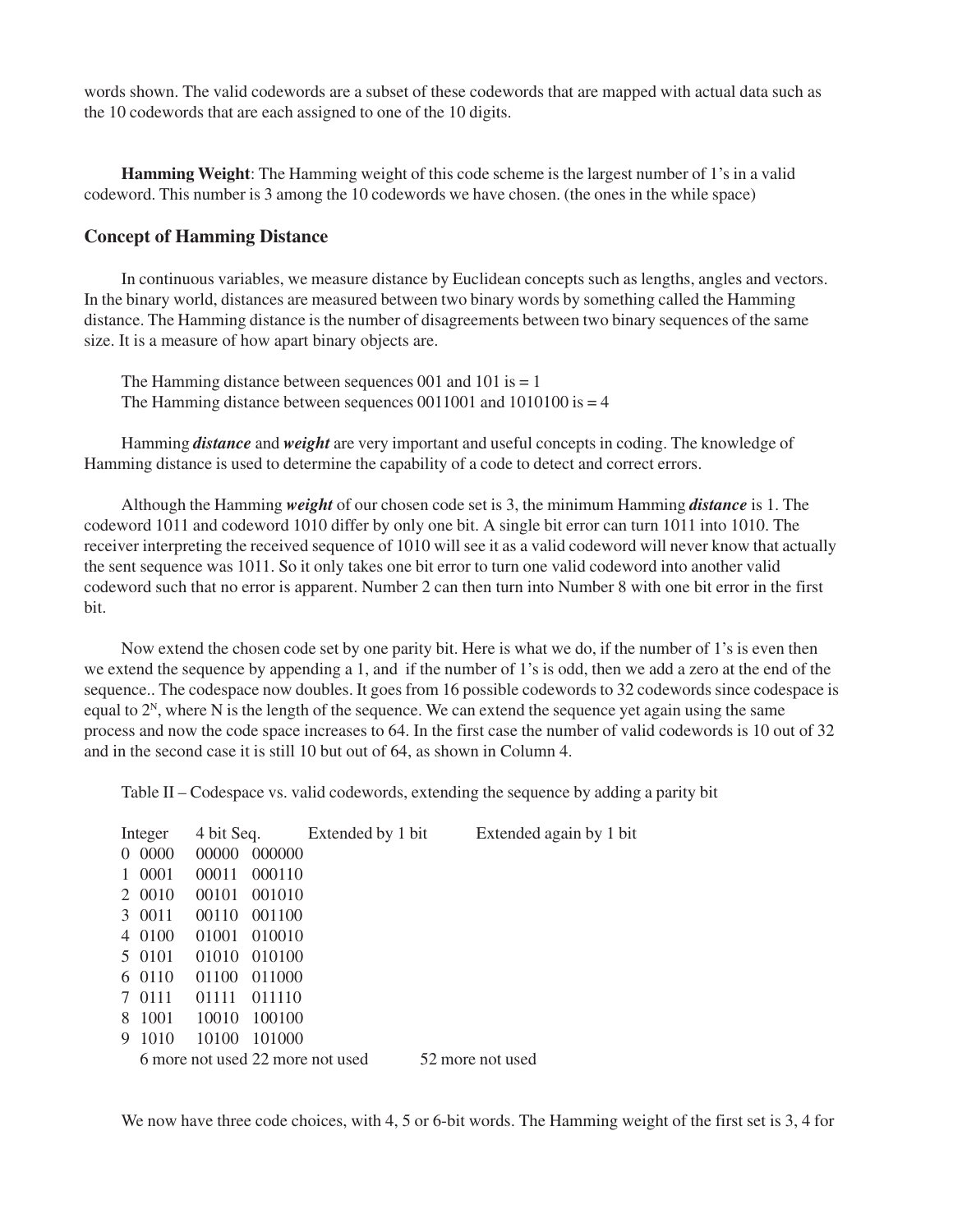the second set and 5 for the last set. The minimum Hamming distance for the first set is 1. The minimum Hamming distance for the second set is 2 bits and 3 for the last set.

In the first set, even a single bit error cannot be tolerated (because it cannot be detected). In the second set, a single error can be detected because a single bit error does not turn one code word into another one. So its error detection ability is 1. For the last set, we can detect up to 2 errors. So its error detection capability is 2 bits.

We can generalize this to say that the maximum number of error bits that can be detected is

 $t = d_{min} -1$ 

Where  $d_{\min}$  is Hamming distance of the codewords. For a code with  $d_{\min} = 3$ , we can both detect 1 and 2 bit errors.

So we want to have a code set with as large a Hamming distance as possible since this directly effects our ability to detect errors. It also says that in order to have a large Hamming distance, we need to make our codewords larger. This adds overhead, reduces information bit rate for a given bandwidth and proves the adage that you cannot get something for nothing even in signal processing.

## **Number of errors we can correct**

Detecting is one thing but correcting is another. For a sequence of 6 bits, there are 6 different ways to get a 1 bit error and there are 15 different ways we can get 2-bit errors.

No. of 2-bit combinations = 
$$
\frac{6!}{2! \cdot 4!} = 15
$$

What is the most likely error event given that this is a Gaussian channel? Most likely event is a 1 bit error then 2 bit errors and so on. There is also a possibility that 3 errors can occur, but for a code of 6 bits, the maximum we can detect is two bits. This is an acceptable risk since 3 bit errors are highly unlikely because if the transition probability  $p$  is small  $(\ll 1)$ , the probability of getting three errors is cube of the channel error rate,

$$
P_{\rm E}(N)=~p^N
$$

Of course it is indeed possible to get as many as 6 errors in a 6 bit sequence but since we have no way of detecting this scenario, we get what is called a decoding failure. This is also termed the probability of undetected errors and is the limitation on what can be corrected.

The number of errors that we can correct is given by

$$
t(int) = \frac{d_{\min} - 1}{2}
$$

For a code with  $d_{min} = 3$ , the correction capability is just 1 bit.

## **Creating block codes**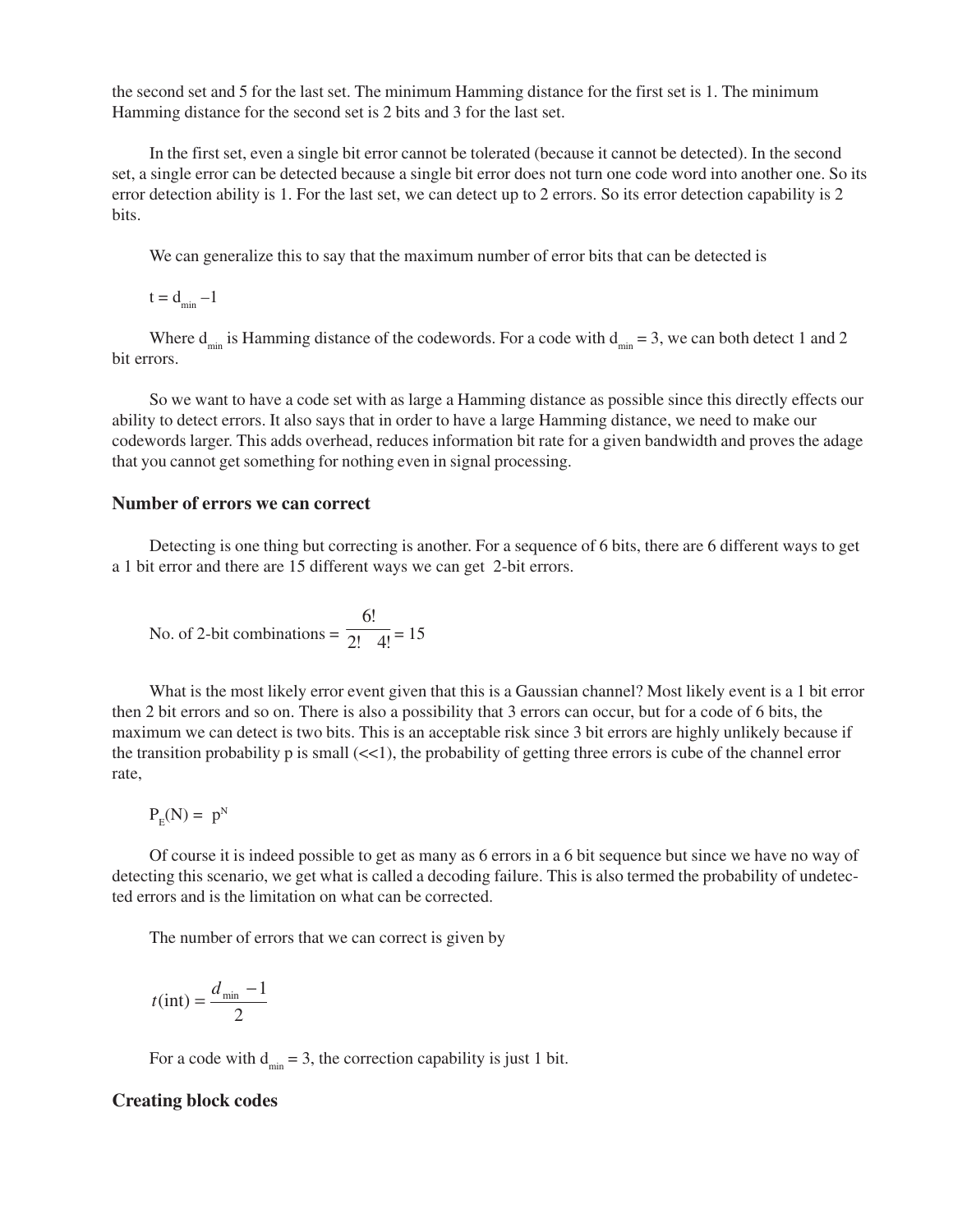The block codes are specified by (n.k). The code takes k information bits and computes (n-k) parity bits from the code generator matrix. Most block codes are systematic in that the information bits remain unchanged with parity bits attached either to the front or to the back of the information sequence.

Hamming code, a simple linear block code

Hamming codes are most widely used linear block codes. A Hamming code is generally specified as (2<sup>n</sup>-1,  $2<sup>n</sup>$ -n-1). The size of the block is equal to  $2<sup>n</sup>$ -1. The number of information bits in the block is equal to  $2<sup>n</sup>$ -n-1 and the number of overhead bits is equal to n. All Hamming codes are able to detect three errors and correct one. Common sizes of Hamming codes are (7, 4), (15,11) and (31, 26). All of these have the same Hamming distance.

Lets take a look the 7,4 Hamming code. In this code, the length of the information sequence is 4 bits. So there are only 16 possible sequences. The table below lists all 16 of these sequences.

Table III- 16 possible sequences from a 4 bit word

| i0               | $\frac{1}{1}$  | i2               | i3 |
|------------------|----------------|------------------|----|
| $\boldsymbol{0}$ | $\overline{0}$ | 1                |    |
| $\overline{0}$   | 1              | $\overline{0}$   |    |
| $\overline{0}$   | $\mathbf{1}$   | 1                |    |
| 1                | $\overline{0}$ | $\overline{0}$   |    |
| $\mathbf{1}$     | $\overline{0}$ | $\mathbf{1}$     |    |
| $\mathbf{1}$     | $\mathbf{1}$   | $\overline{0}$   |    |
| 1                | $\mathbf{1}$   | 1                |    |
| $\overline{0}$   | $\overline{0}$ | $\overline{0}$   |    |
| $\overline{0}$   | $\overline{0}$ | $\mathbf{1}$     |    |
| $\boldsymbol{0}$ | $\mathbf{1}$   | $\overline{0}$   |    |
| $\overline{0}$   | $\mathbf{1}$   | $\mathbf{1}$     |    |
| $\boldsymbol{0}$ | $\overline{0}$ | $\boldsymbol{0}$ |    |
| 1                | $\overline{0}$ | $\mathbf{1}$     |    |
| $\mathbf{1}$     | $\mathbf{1}$   | $\overline{0}$   |    |
| 1                | $\mathbf{1}$   | $\mathbf{1}$     |    |
| $\overline{0}$   | $\overline{0}$ | $\overline{0}$   |    |
|                  |                |                  |    |

We would like to add three parity bits to the above information sequences Eight different combinations of 3 bits are possible. We ignore the all-zero combination and write down the remaining seven combinations in Table IV.

Table IV – Creating a parity matrix Sequence 10 0 1 20 1 0 30 1 1 41 0 0 51 0 1 61 1 0

71 1 1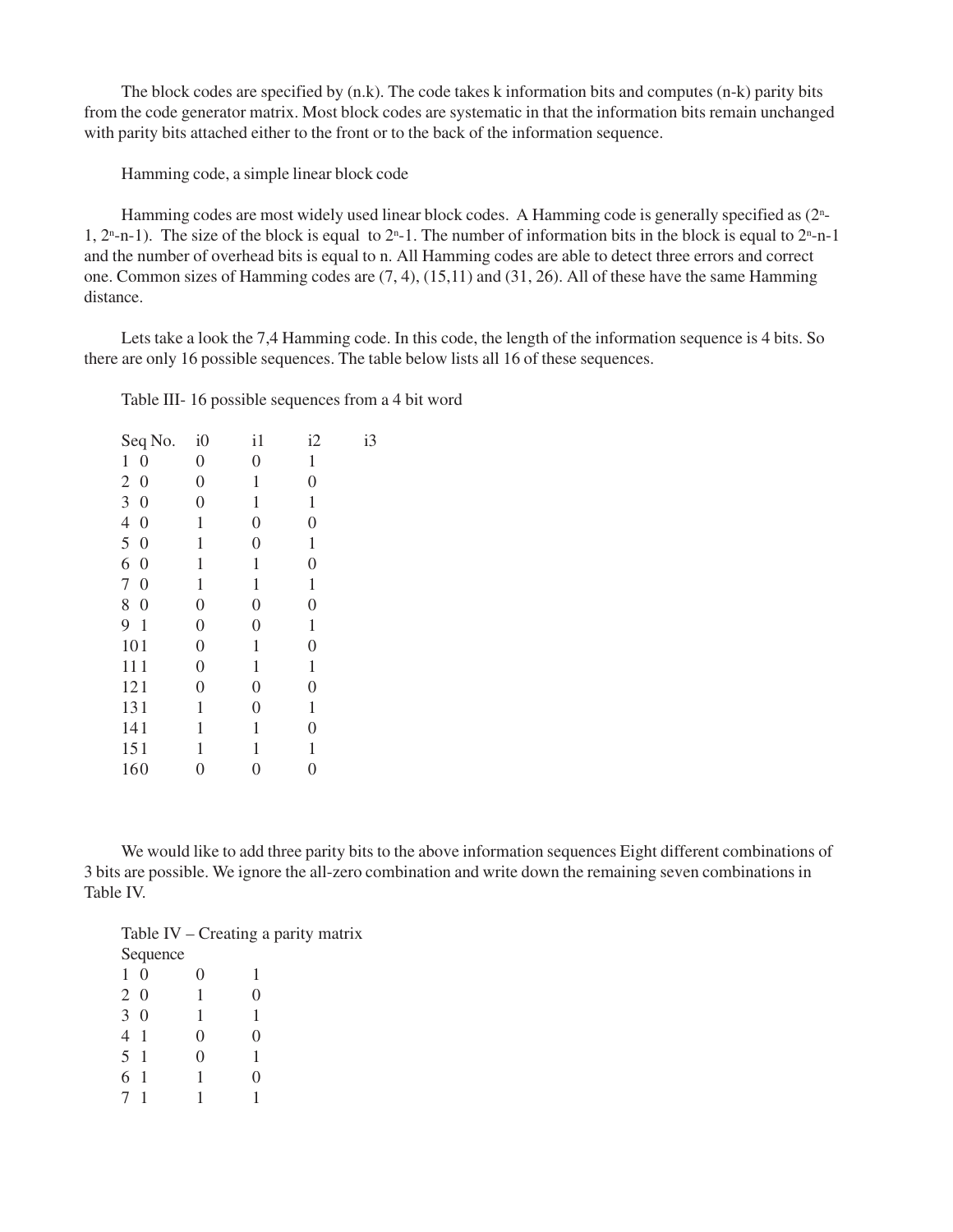Make a note of rows 1, 2 and 4. All other rows are linear combinations of these three basis vectors. This property comes in handy when you are proving why the process I have outlined here works. But we are not going to dwell too much on the theory here, just the practical aspect of what this simple construct can do for us.

Let's call these seven rows matrix H. It is called the parity matrix of the code. It has n rows and n-k columns. For a code of (7, 4), it has 7 rows and 3 columns. We can reorder the rows of this matrix any which way we want. The only thing to keep in mind is that we want the basis rows to be together either on top or at the bottom. Each reordering will give us a new Hamming code. Following are just two ways we can order the rows of H, each of these will result in a different code.

|       |  |                  |                         | $\mathbf{1}$ |  |  |
|-------|--|------------------|-------------------------|--------------|--|--|
| $H =$ |  |                  | $H =$                   |              |  |  |
|       |  | $\boldsymbol{0}$ | A different ordering of |              |  |  |
|       |  | $\overline{0}$   |                         |              |  |  |
|       |  |                  |                         |              |  |  |

Now we take the upper part of this matrix (under the line) and create a new matrix called G

| $G = \begin{bmatrix} 1 & 0 & 0 & 0 & 1 & 1 & 1 \\ 0 & 1 & 0 & 0 & 0 & 1 & 1 \\ 0 & 0 & 1 & 0 & 1 & 0 & 1 \\ 0 & 0 & 0 & 1 & 1 & 1 & 0 \end{bmatrix}$ |  |  |  |  |
|------------------------------------------------------------------------------------------------------------------------------------------------------|--|--|--|--|

Take the upper part of the H matrix (the one on the left) and add a unit matrix to the right of it, making a new matrix of size (4 x 7). This is our generator matrix, the one that tells us how the 16 info sequences will be mapped to the 16 valid codewords.

Rearrangement of the rows of H will lead to a different G matrix and hence will change the mapping. The essential point to this is that two block codes of the same size may create an entirely different mapping depending on how the rows are ordered, but each mapping has the same Hamming weight and has the same error correction/detection capability.

Now all we have to do is multiply the information vector d with matrix G to get a codeword c.

 $c = d$ . G

For information sequence  $[0, 1, 1, 0]$ , we get the following transmitted codeword of length 7.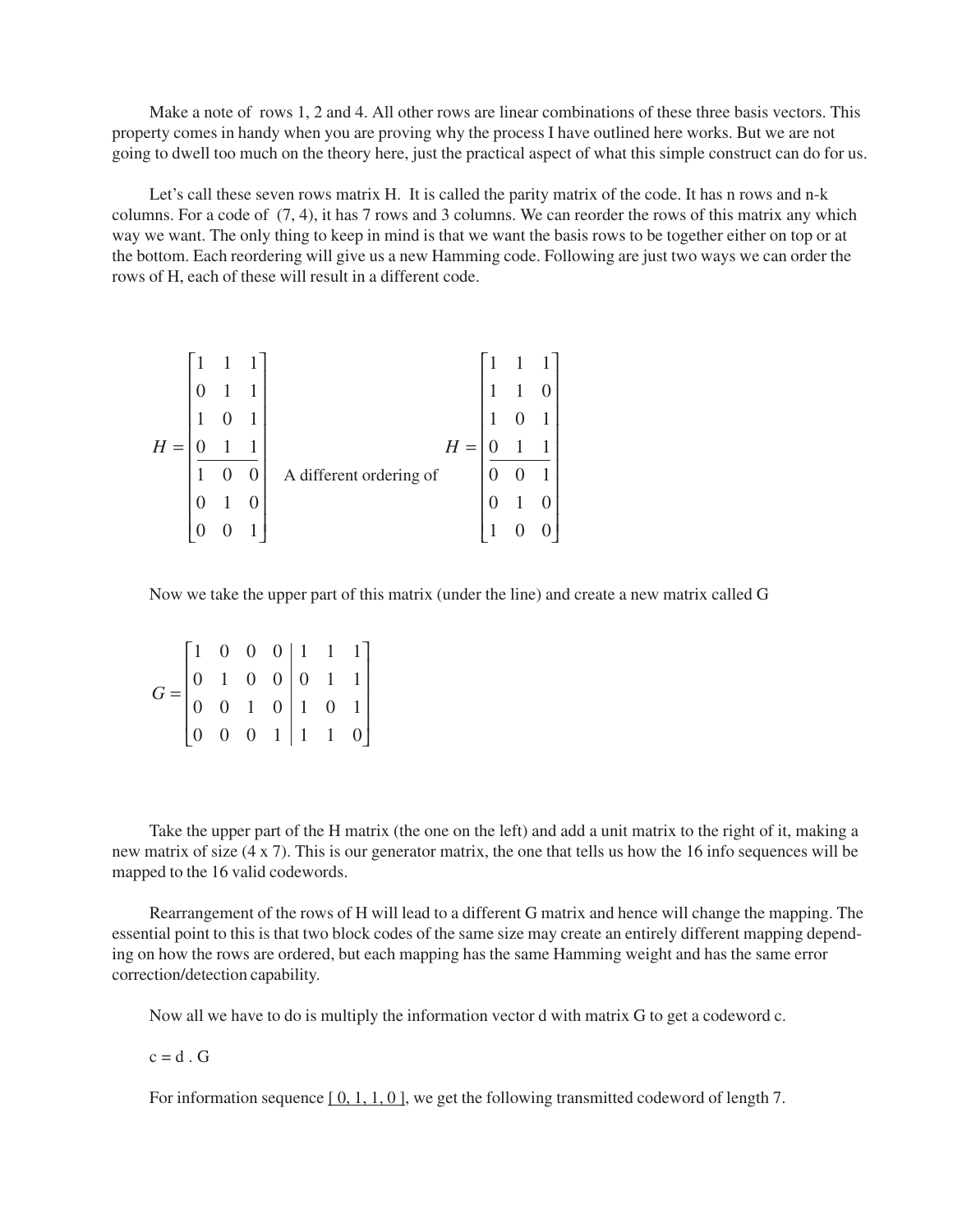$$
c = \begin{bmatrix} 0 & 1 & 1 & 0 \end{bmatrix} \begin{bmatrix} 1 & 0 & 0 & 0 & 1 & 1 & 1 \\ 0 & 1 & 0 & 0 & 0 & 1 & 1 \\ 0 & 0 & 1 & 0 & 1 & 0 & 1 \\ 0 & 0 & 0 & 1 & 1 & 1 & 0 \end{bmatrix} = \begin{bmatrix} 0 & 1 & 1 & 0 & 1 & 1 & 0 \end{bmatrix}
$$

## **Coder architecture**

The coder utilizes a Linear Feedback Shift Register circuit (LSFR). Using the LSFR, The figure below shows how the H matrix is produced using only shifts and XOR. We can produce the H matrix containing all seven rows. First five of these are shown in the figure.



Fig 2 – Using an LSFR to create the H matrix

The following encoder architecture, proposed by Benjamin Arazi in Ref. 1 (a great book), and based on the above LSFR produces the codeword with ingenuity and little fuss. Taking the LSFR in the Figure 2 which produces the rows of H matrix, we feed it an information vector, a b c d. Sequential shift of these bits through this LSFR give us the following contents in the three shift registers.

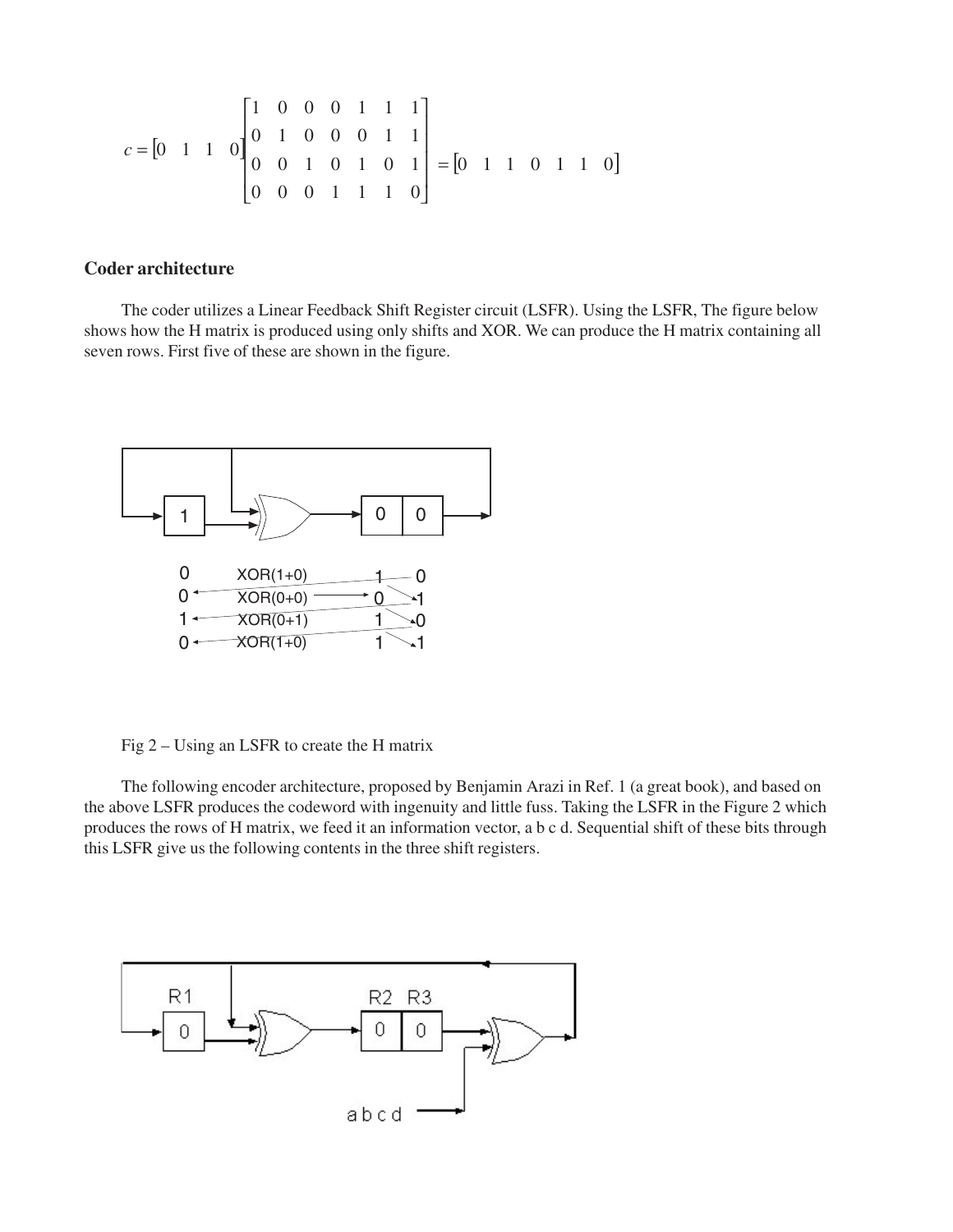

Fig 3 – The encoder architecture using an LSFR

The last row gives the three parity bits that are then attached as tail bits to the information sequence to create the valid codeword.

We can also then say that the equation for the parity bits is

 $P1 = a + d + c$  $P2 = a + d + c + b + d$  $P3 = b + d + c$ 

For sequence of 0 1 1 0 , we get

 $P1 = 0 + 0 + 1 = 1$  $P2 = 0 + 0 + 1 + 1 + 0 = 0$  $P3 = 1 + 0 + 1 = 0$ 

The codeword is 1 0 0 0 1 1. This codeword is different from the one calculated above because here the starting point of the registers was different.

## **Decoding**

The main concept in decoding is to determine which of the  $2<sup>k</sup>$  valid codewords was transmitted given that one of the  $2<sup>n</sup>$  has been received. We will continue with our example of the  $(7, 4)$  block code.

Decoding of block codes is pretty easy. We compute something called a **Syndrome** of an incoming codeword. We do that by multiplying the incoming vector by the transposed parity matrix H. (Remember we multiply with matrix G on the encoder side and by H on the decoder side.)

 $s = H<sup>T</sup>$ . c

The size of the syndrome will be equal to (n-k) bit. For our example of the (7, 4) code, it will be three bits long. Without proving, let me state that, an all-zero syndrome means no error has occurred. So we want the syndrome to be zero.

Let's multiply the received code vector  $[0 1 1 0 1 1 0]$  with the H<sup>T</sup> matrix, to see if we get all zeros since we know that this is a valid codeword.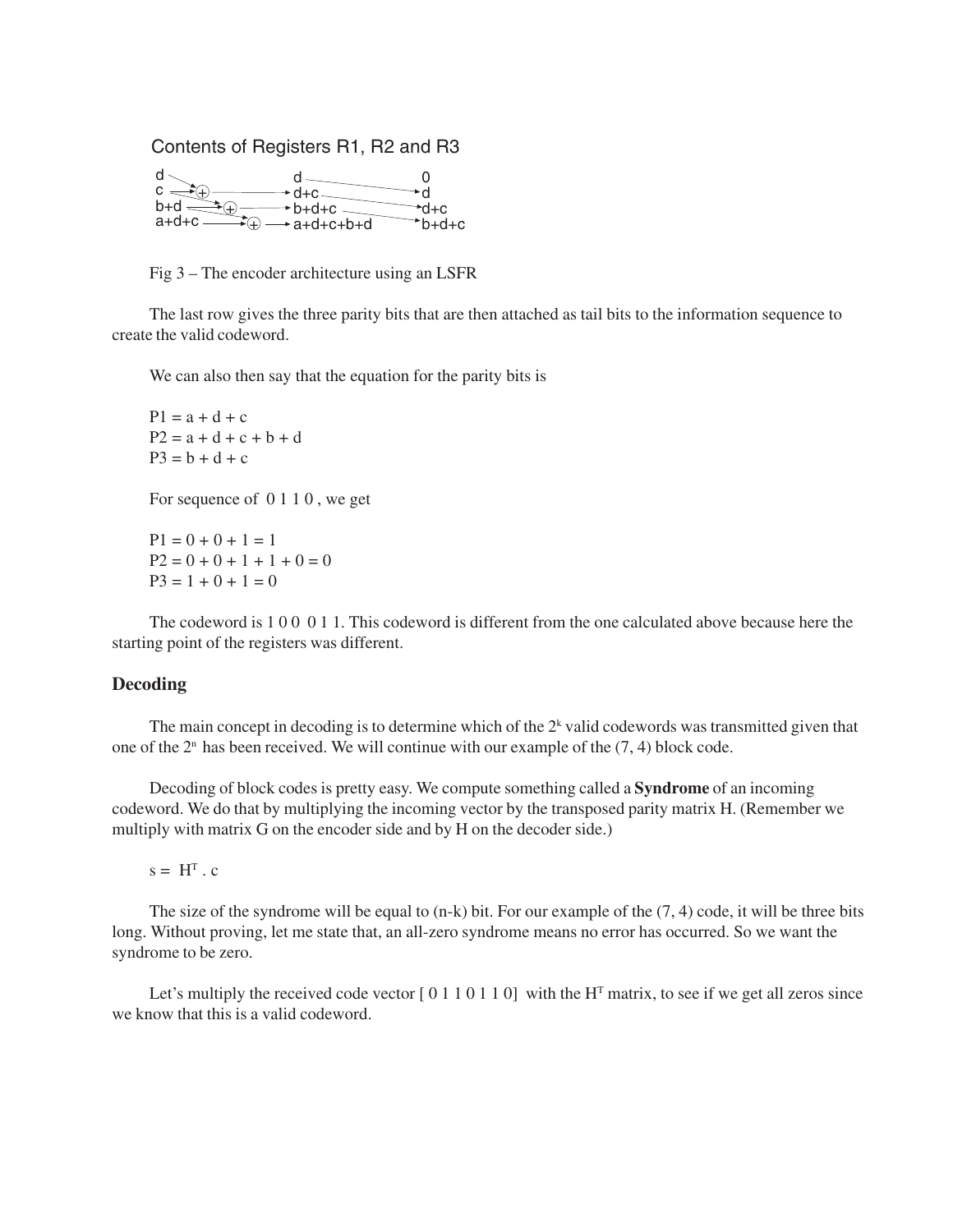$$
s = \begin{bmatrix} 1 & 0 & 1 & 1 & 1 & 0 & 0 \\ 1 & 1 & 0 & 1 & 0 & 1 & 0 \\ 1 & 1 & 1 & 0 & 0 & 0 & 1 \end{bmatrix} \begin{bmatrix} 0 & 1 & 1 & 0 & 1 & 1 & 0 \end{bmatrix}
$$

 $s = [ 0 0 0 ]$ 

The results is indeed [0 0 0], an all zero syndrome.

Let's see what syndrome we get when an error is made. The received vector is now [1 1 1 0 1 1 0], the left most bit is received inverted. Now we compute the syndrome again and get

 $[1 \ 1 \ 1 \ 0 \ 1 \ 1 \ 0]$  $1 \quad 1 \quad 1 \quad 0 \mid 0 \quad 0 \quad 1$ 1 1 0 1 0 1 0  $1 \t0 \t1 \t1 \t1 \t0 \t0$  $\overline{\phantom{a}}$  $\overline{\phantom{a}}$  $\overline{\phantom{a}}$ J  $\overline{\phantom{a}}$ L L L  $\mathsf L$ L  $s =$ 

 $s = 1 1 1$ 

Now compute the ordinal number from this sequence, we get 7. This tells us that the 7<sup>th</sup> bit is in error. Knowing this, the decoder corrects the  $7<sup>th</sup>$  bit, which is the left most bit, from 1 back to 0)

A syndrome table can be pre-created in the decoder so that a quick mapping to the bit location where the error has occurred can be made. This is done by changing a valid code vector one bit at a time and looking at the computed syndrome. We get the following syndrome table for this code.

Table V – Syndrome to error location mapping

|                |                  | Error pattern    |                |                  |                |                | Syndrome                  |
|----------------|------------------|------------------|----------------|------------------|----------------|----------------|---------------------------|
| $\overline{0}$ | $\boldsymbol{0}$ | $\overline{0}$   | $\overline{0}$ | $\overline{0}$   | $\overline{0}$ | $\overline{0}$ | $\theta$<br>O<br>$\theta$ |
| 1              | $\overline{0}$   | $\overline{0}$   | $\overline{0}$ | $\overline{0}$   | $\overline{0}$ | $\overline{0}$ | 1<br>1<br>1               |
| $\Omega$       | $\mathbf{1}$     | $\boldsymbol{0}$ | $\overline{0}$ | $\overline{0}$   | $\overline{0}$ | $\Omega$       | 1<br>1<br>$\Omega$        |
| $\overline{0}$ | $\overline{0}$   | $\mathbf{1}$     | $\overline{0}$ | $\overline{0}$   | $\overline{0}$ | $\overline{0}$ | 1<br>1<br>$\overline{0}$  |
| $\overline{0}$ | $\boldsymbol{0}$ | $\boldsymbol{0}$ | $\mathbf{1}$   | $\boldsymbol{0}$ | $\overline{0}$ | $\theta$       | 1<br>1<br>0               |
| $\overline{0}$ | $\overline{0}$   | $\overline{0}$   | $\overline{0}$ | $\mathbf{1}$     | $\overline{0}$ | $\overline{0}$ | 1<br>0<br>$\theta$        |
| $\Omega$       | 0                | 0                | 0              | $\overline{0}$   | 1              | $\Omega$       | 1<br>0<br>0               |
| $\overline{0}$ | 0                | $\overline{0}$   | $\overline{0}$ | $\overline{0}$   | $\overline{0}$ | 1              | 0<br>1<br>$\Omega$        |

Here is an another example, here bit no. 4 as been received in error.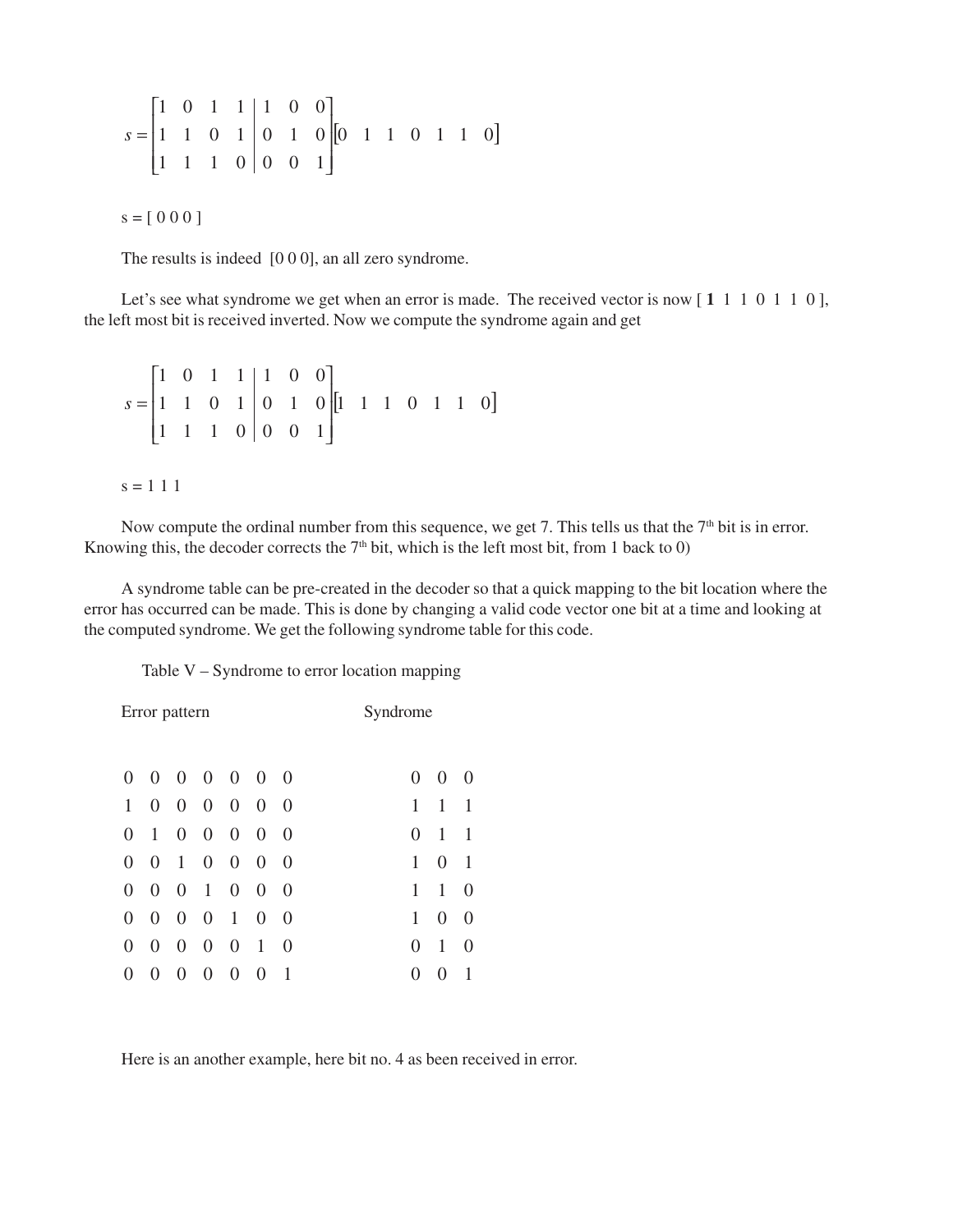$$
s = \begin{bmatrix} 1 & 0 & 1 & 1 & 1 & 0 & 0 \\ 1 & 1 & 0 & 1 & 0 & 1 & 0 \\ 1 & 1 & 1 & 0 & 0 & 0 & 1 \end{bmatrix} \begin{bmatrix} 0 & 1 & 1 & 1 & 1 & 1 & 0 \end{bmatrix}
$$
  
s = 110

We see from Table V that bit number 4 has been received in error. The syndrome tells us not only that an error has occurred, but which bit (its location) has been received in error so it can be corrected. All single bits can be detected and corrected in this manner. Since the probability of a single error is much larger than  $t + 1$ error, this method of decoding is called the Maximum Likelihood Decoding. MLD is the most efficient method even though other method such as nearest neighbor would lead to somewhat better results at the expense of decoding speed and memory.

When two errors occur, as in the case of the vector below, we get a non-zero syndrome. For non-zero syndrome, we correct the error based on the syndrome table but this lets an error pass through unbeknownst.

 $c_{\text{sent}}$  = 0 1 1 0 1 1 0

 $c_{\text{sentrevd}} = 0 1 1 0 0 0 0$ 

Bits no. 2 and 3 are received inverted.

The syndrome for this vector is

$$
s = \begin{bmatrix} 1 & 0 & 1 & 1 & 1 & 0 & 0 \\ 1 & 1 & 0 & 1 & 0 & 1 & 0 \\ 1 & 1 & 1 & 0 & 0 & 0 & 1 \end{bmatrix} \begin{bmatrix} 0 & 1 & 1 & 1 & 0 & 01 & 0 \end{bmatrix}
$$

 $s = 1 1 0$ 

This causes us to change this vector to

 $d = 0.111000$ 

which is obviously wrong.

What happens when we have 3 error or 4. Up to 3 erros, the syndrome will be non-zero but any number of errors larger than 3 may give a 0 syndrome so that the errored block goes through undetected.

## **Decoding structure**

The following circuit automatically corrects one bit errors. It utilizes the LSFR circuits of Fig 2 and 3 with addition of an AND gate. As the message is shifted in, the rows of H matrix are produced by R2 register. After n shifts, the register again goes back to 000. As long as the AND gate does not produce a 1, the incoming message is shifted out as is, with no correction. It is left to as an exercise for the proverbial student to work out the details.